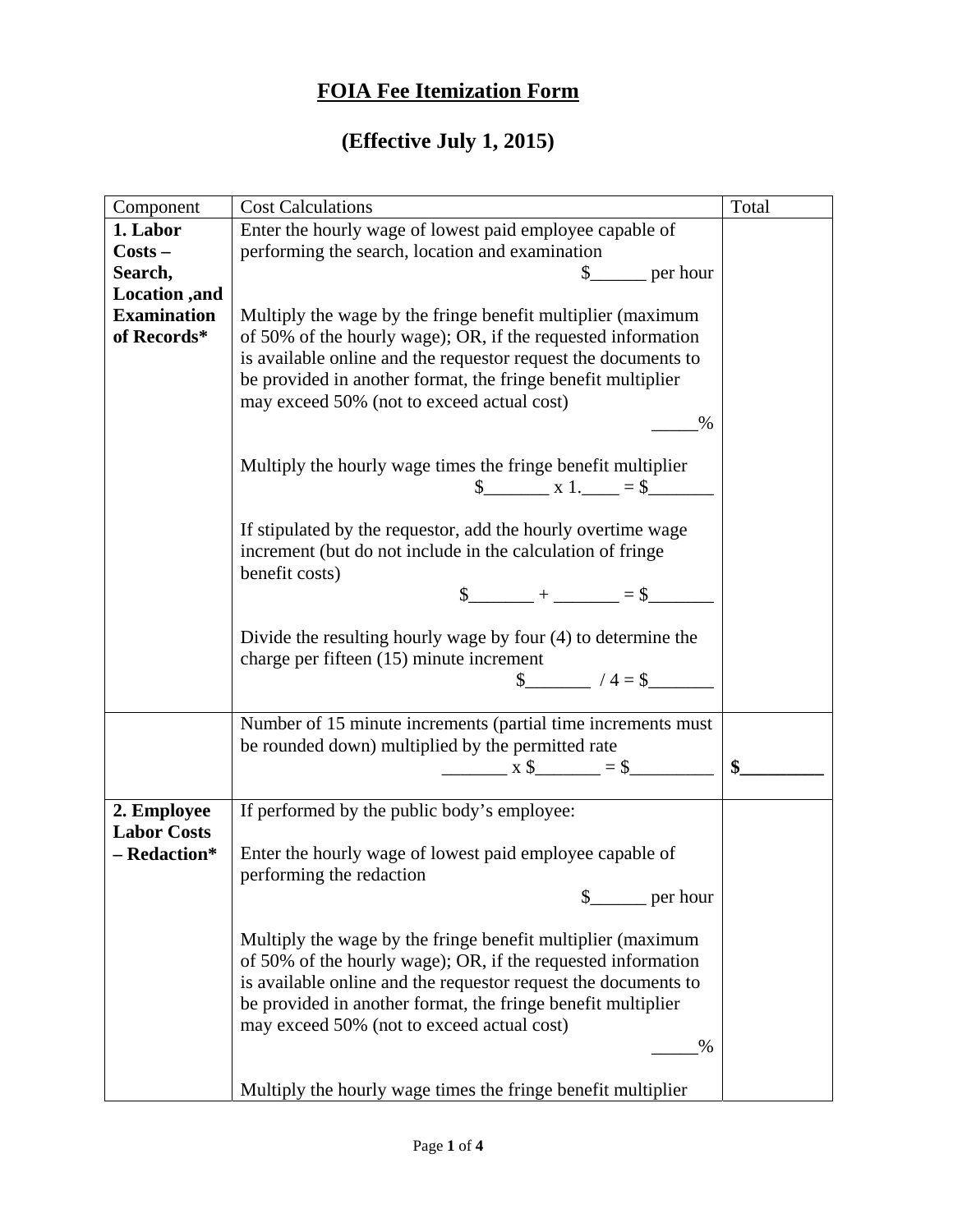|                                                     | $\$\quad x1. = \$$                                                                                                                                                          |        |
|-----------------------------------------------------|-----------------------------------------------------------------------------------------------------------------------------------------------------------------------------|--------|
|                                                     | If stipulated by the requestor, add the hourly overtime wage<br>increment (but do not include in the calculation of fringe<br>benefit costs)                                |        |
|                                                     | $\frac{1}{2}$ + ______ = \$________                                                                                                                                         |        |
|                                                     | Divide the resulting hourly wage by four (4) to determine the<br>charge per fifteen (15) minute increment<br>$\frac{1}{2}$ /4 = \$                                          |        |
|                                                     | Number of 15 minute increments (partial time increments must                                                                                                                |        |
|                                                     | be rounded down) multiplied by the permitted rate                                                                                                                           |        |
|                                                     |                                                                                                                                                                             | \$     |
| 2. Contracted<br><b>Labor Costs</b><br>- Redaction* | If performed by Contracted Labor (Only permitted if the<br>public body does not employ a person capable of redacting the<br>records as determined by the FOIA Coordinator): |        |
|                                                     | Name of person or firm contracted:                                                                                                                                          |        |
|                                                     | Enter the hourly rate charged by the contractor (may not<br>exceed six (6) times the State minimum wage (i.e.<br>$$8.15x6 = $48.90$<br>$\frac{1}{2}$ per hour               |        |
|                                                     | Divide the hourly rate by four $(4)$ to determine the charge per<br>fifteen (15) minute increment<br>$\frac{1}{2}$ /4 = \$                                                  |        |
|                                                     | Number of 15 minute increments (partial time increments must<br>be rounded down) multiplied by the permitted rate<br>$x \, \text{\$}$ = \$                                  | $\sum$ |
| 3. Non-Paper                                        | Actual and most reasonably economical cost of:                                                                                                                              |        |
| <b>Physical</b><br><b>Media</b>                     | Flash Drives $\frac{1}{2}$ x number used _____ = \$_______                                                                                                                  |        |
|                                                     | Computer Discs $\frac{1}{2}$ x number used _____ = \$_________                                                                                                              |        |
|                                                     | Other Media $\frac{1}{2}$ x number used _____ = \$_________                                                                                                                 | \$     |
| 4. Paper                                            | Actual total incremental cost of duplication (not including                                                                                                                 |        |
| <b>Copies</b>                                       | labor) up to a maximum of 10 cents per page:                                                                                                                                |        |
|                                                     | Letter paper $(8 \frac{1}{2}$ " x 11")<br>number of sheets $\_\_\ x \$0 \_\_\ = \$\_$                                                                                       |        |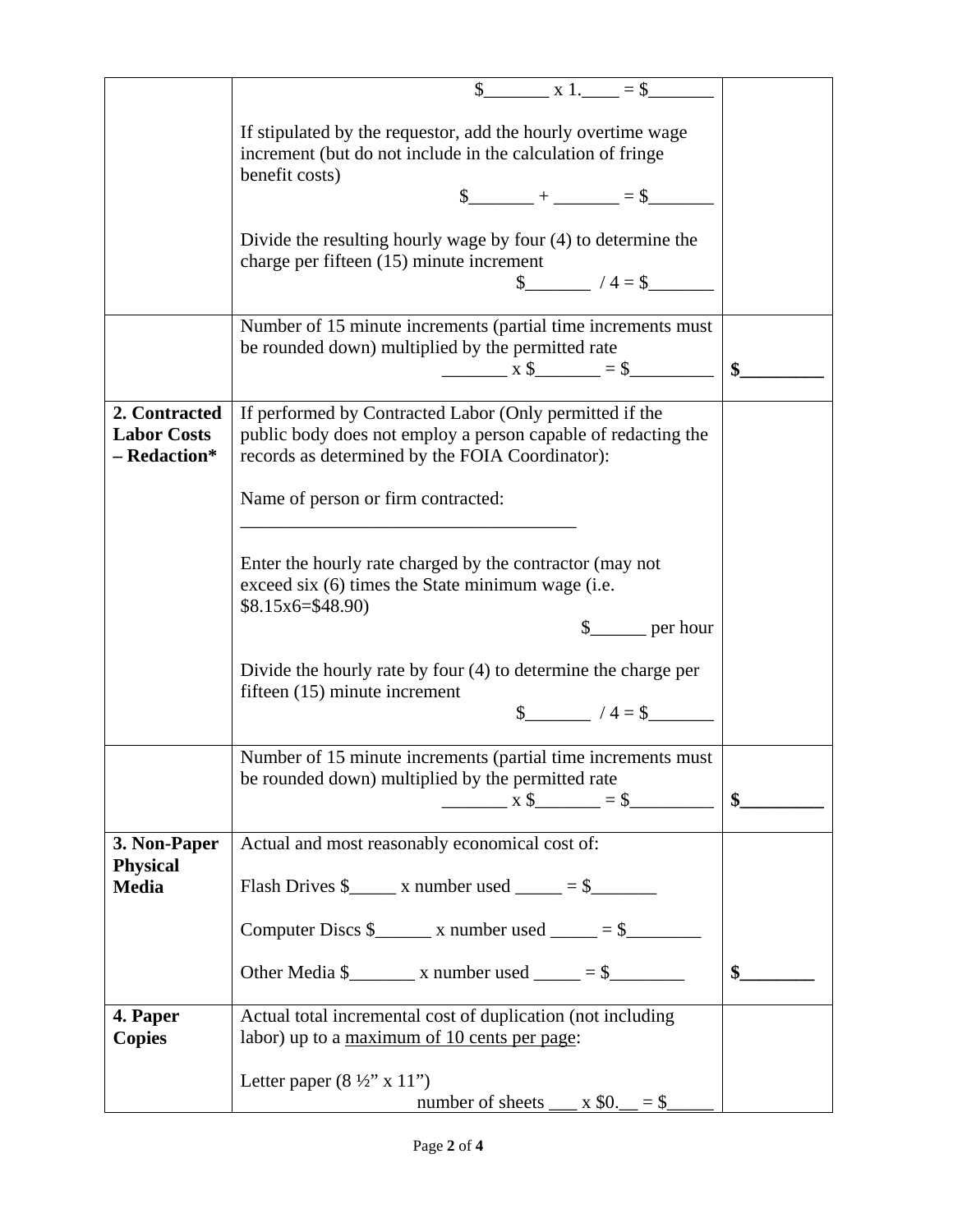|                              | Legal paper $(8 \frac{1}{2}$ " x 14")                                                     |    |
|------------------------------|-------------------------------------------------------------------------------------------|----|
|                              | number of sheets $\_\_\ x \$ $0.$ $\_\_ = \$                                              |    |
|                              | Actual cost of other types of paper:                                                      |    |
|                              |                                                                                           |    |
|                              |                                                                                           |    |
|                              |                                                                                           |    |
|                              |                                                                                           |    |
|                              |                                                                                           |    |
|                              |                                                                                           |    |
|                              |                                                                                           |    |
|                              | ( <b>NOTE</b> : Must print double-sided if available and costs less.)                     |    |
| 5. Labor Cost                | Enter the hourly wage of lowest paid employee capable of                                  |    |
| - Duplication                | performing the duplication, copying, or transferring digital                              |    |
| Copying, and<br>transferring | records to non-paper physical media<br>$\frac{1}{2}$ per hour                             |    |
| records to                   |                                                                                           |    |
| non-paper                    | Multiply the wage by the fringe benefit multiplier (maximum                               |    |
| physical                     | of 50% of the hourly wage); OR, if the requested information                              |    |
| media                        | is available online and the requestor request the documents to                            |    |
|                              | be provided in another format, the fringe benefit multiplier                              |    |
|                              | may exceed 50% (not to exceed actual cost)                                                |    |
|                              | $\%$                                                                                      |    |
|                              |                                                                                           |    |
|                              | Multiply the hourly wage times the fringe benefit multiplier                              |    |
|                              | $\frac{\text{S}}{\text{S}}$ x 1. $=$ $\frac{\text{S}}{\text{S}}$                          |    |
|                              |                                                                                           |    |
|                              | If stipulated by the requestor, add the hourly overtime wage                              |    |
|                              | increment (but do not include in the calculation of fringe                                |    |
|                              | benefit costs)                                                                            |    |
|                              | $\frac{1}{2} + \frac{1}{2} = \frac{1}{2}$                                                 |    |
|                              |                                                                                           |    |
|                              | Divide the resulting hourly wage by _______ to determine the                              |    |
|                              | $\qquad \qquad \_$ ( $\_$ ) minute increment<br>charge per                                |    |
|                              | $/4 = $$                                                                                  |    |
|                              | ( <b>NOTE</b> : May use any time increment for this category)                             |    |
|                              | Number of _ minute increments (partial time increments must                               |    |
|                              | be rounded down) multiplied by the permitted rate                                         |    |
|                              | $x$ \$ $\_\_$ = \$ $\_\_\_$ Actual cost of mailing records in a reasonable and economical | \$ |
| 6. Mailing                   |                                                                                           |    |
|                              | manner:                                                                                   |    |
|                              |                                                                                           |    |
|                              | Cost of mailing: \$                                                                       |    |
|                              |                                                                                           |    |
|                              | Cost of least expensive form of postal delivery confirmation:                             |    |
|                              |                                                                                           |    |
|                              |                                                                                           |    |
|                              | Cost of expedited shipping or insurance only if specifically                              |    |
|                              | stipulated by the requestor:                                                              |    |